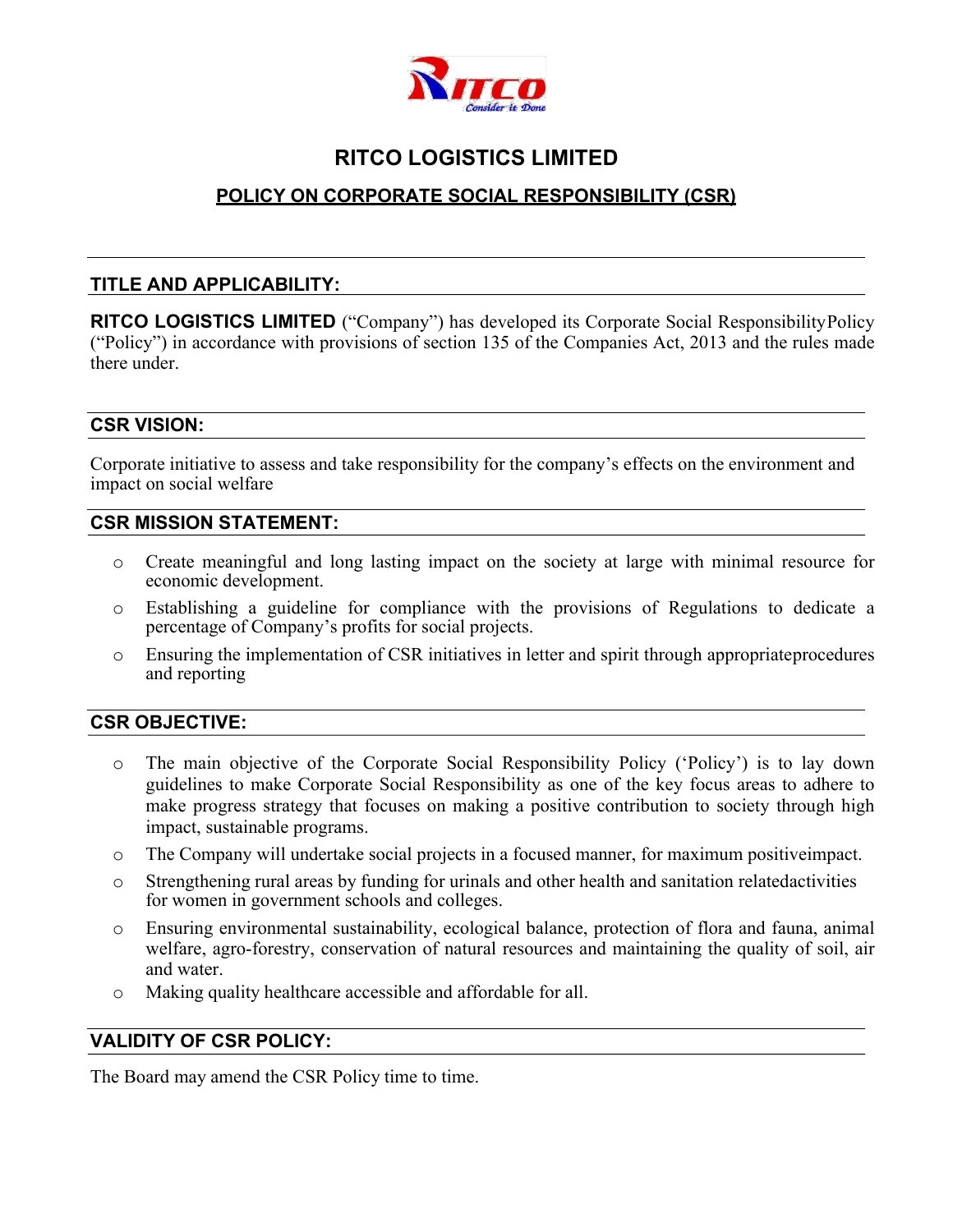

#### **CSR PROGRAMME AREA**

The Policy recognizes that corporate social responsibility is not merely compliance; it is a commitment to support initiatives that measurably improve the lives of underprivileged by one or more of the following focus areas as notified under Section 135 of the Companies Act 2013 and Companies (Corporate Social Responsibility Policy) Rules 2014:

- i. Eradicating hunger, poverty  $\&$  malnutrition, promoting preventive health care  $\&$  sanitation including contribution to the Swach Bharat Kosh set-up by the Central Government for the promotion of sanitation & making available safe drinking water.
- ii. Promoting education, including special education & employment enhancing vocation skills especially among children, women, elderly & the differently abled & livelihood enhancement projects;
- iii. Promoting gender equality, empowering women, setting up homes  $\&$  hostels for women  $\&$ orphans, setting up old age homes, day care centers & such other facilities for senior citizens &measures for reducing inequalities faced by socially & economically backward groups;
- iv. Reducing child mortality and improving maternal health by providing good hospital facilities and low cost medicines;
- v. Providing with hospital and dispensary facilities with more focus on clean and good sanitation so as to combat human immunodeficiency virus, acquired immune deficiency syndrome, malaria and other diseases;
- vi. Ensuring environmental sustainability, ecological balance, protection of flora & fauna, animal welfare, agro forestry, conservation of natural resources & maintaining quality of soil, air & water including contribution to the Clean Ganga Fund set-up by the Central Government for rejuvenation of river Ganga;
- vii. Employment enhancing vocational skills
- viii. Protection of national heritage, art & culture including restoration of buildings & sites of historical importance & works of art; setting up public libraries; promotion & development of traditional arts & handicrafts;
- ix. Measures for the benefit of armed forces veterans, war widows & their dependents;
- x. Training to promote rural sports, nationally recognized sports, sports & Olympic sports;
- xi. Contribution to the Prime Minister's National Relief Fund or any other fund set up by the Central Government for socio-economic development & relief & welfare of the Scheduled Castes, the Scheduled Tribes, other backward classes, minorities & women;
- xii.Contributions or funds provided to technology incubators located within academic institutions, which are approved by the Central Government;
- xiii. Rural development projects,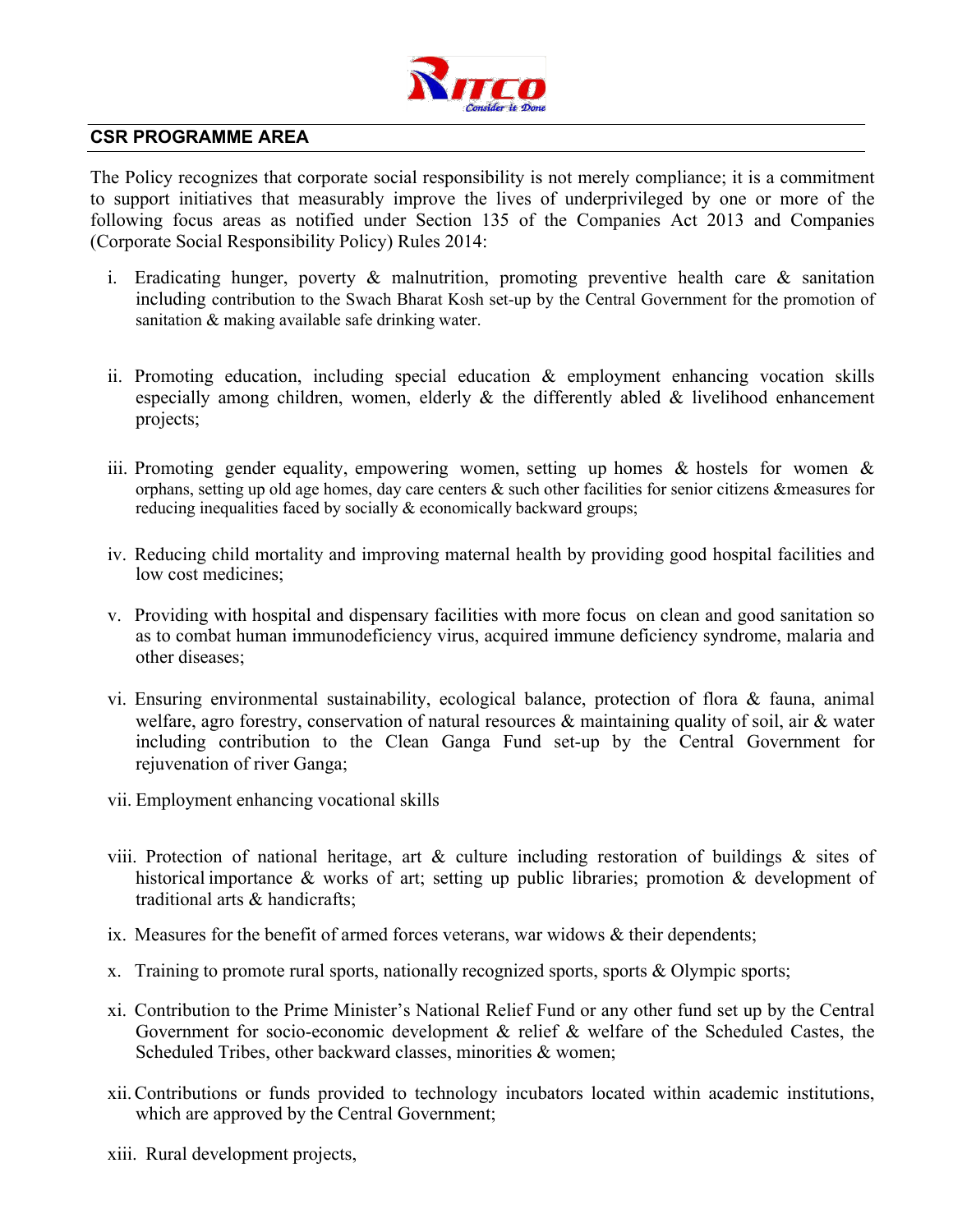

xiv. Slum area development.

Explanation.— For the purposes of this item, the term slum area shall mean any area declared as such by the Central Government or any State Government or any other competent authority under any law for the time being in force.

The Above list is illustrative not exhaustive. All activities under the CSR activities should be environment friendly and socially acceptable to the local people and Society and comes under the purview of Schedule VII of Companies Act, 2013 and rules made thereunder, amended from time to time.

## **CSR BUDGET:**

- o The Board of Company shall ensure that in each financial year, the Company spends 2% of the average net profit made during the immediate three preceding financial years.
- o The unutilized CSR budget from the 2% of the average net profit will be parked in a CSR Fund (Corpus) created by the company. This Fund would also include any income arising there from and any surplus arising out of CSR activities.
- o In case of any surplus arising out of CSR projects the same shall not form part of businessprofits of the Company.
- o The Company may collaborate or pool resources with other companies (its subsidiarycompanies) to undertake CSR activities.

#### **CSR IMPLEMENTATION:**

- o The CSR projects will be implemented in a time-bound manner with clear objectives, plan,targets and robust monitoring and evaluation mechanisms.
- o The Company's upcoming CSR projects will be aligned to the Policy. This Policy builds on the learning's and good practices of the CSR projects initiated by the Company.
- o The Company will enter into partnerships with the government, not for profit organizations, business partners and communities to create multiplier effect of its social projects.
- o The Company has set up dedicated teams for implementation of CSR projects. The mode of implementation will include a combination of direct implementation and implementation through trust/foundation/society set up by the Company and partners such as Foundations, Registered Societies, Trusts, etc. The Company will select its partners after appropriate due diligence.
- o The Company will use services of expert agencies, consultancy firms etc. wherever required for carrying out baseline surveys, guidance on project design and implementation, third-party monitoring and evaluations, impact assessment surveys etc.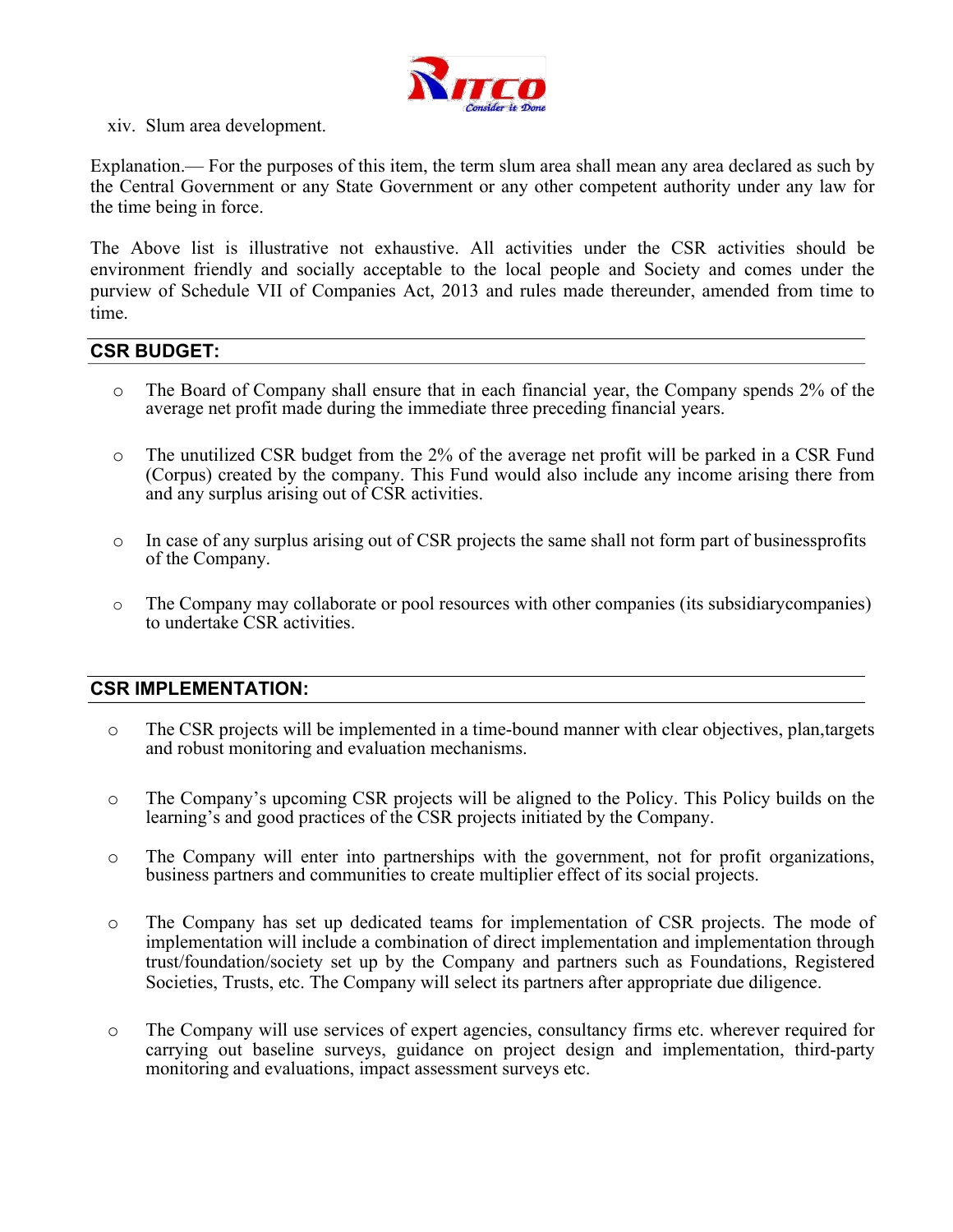

- o The teams responsible for implementing various CSR projects are mentioned in the section onthe Governance Structure of the Policy.
- o The heads of the respective teams managing CSR projects will be authorised to sign Memorandums of Understanding (MOUs)/Agreements with the implementing partners after taking required approvals.

## **ROLES AND RESPONSIBILITIES:**

## **A. The Board**

The Board of Directors of the Company will be responsible for:

- o Approval of the CSR Policy of the Company.
- o Disclosing the content of the Policy in its report and place the Policy on the Company's website in such a manner as prescribed under Section 135 of the Companies Act 2013 read with the CSR Rules.
- o Ensuring that the social projects included in the Policy are undertaken by the Company.
- o Ensuring that the Company spends, in every financial year, at least 2% of the average net profits of the Company made during the three immediately preceding financial years in pursuance of the Policy.
- o Ensuring that the Company gives preference to the local areas around its operations forspending the amount earmarked for CSR projects.
- o Ensuring that it specifies the reasons in its report for not spending the earmarked amount incase the Company fails to spend such amount.

## **B. CSR Committee:**

The CSR Committee shall consist of the following directors:

- 1. Mr. Vikram Suri, Chairman
- 2. Mr. Sanjeev Kumar Elwadhi, Managing Director
- 3. Mrs. Roma Wadhwa, Non-Executive Director

Formulating and recommending to the Board of Directors, the CSR Policy and indicating activities to be undertaken recommending the amount of expenditure for the CSR activities and monitoring CSR activities from time to time.